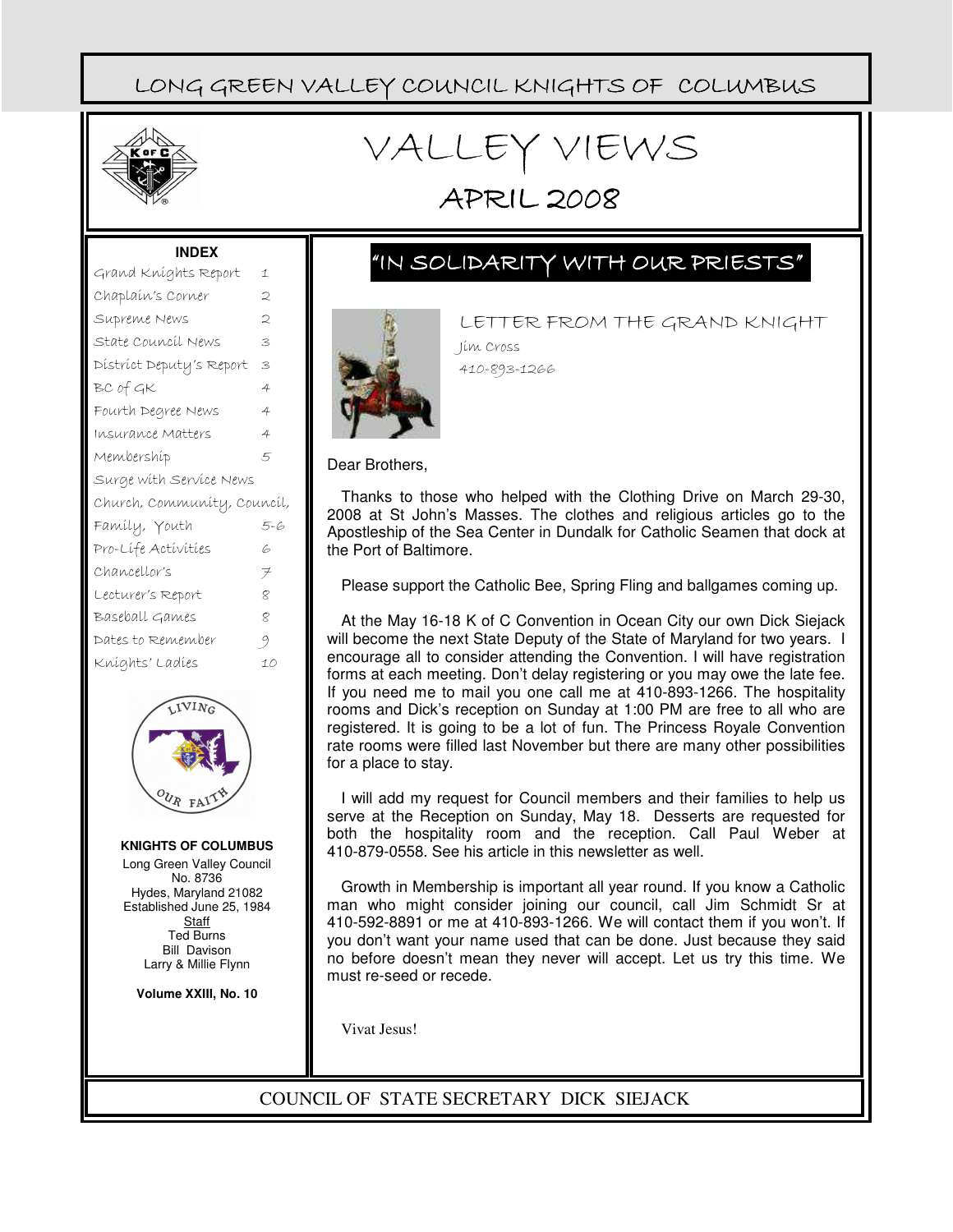

#### **CHAPLAIN'S REPORT**

Fr. Willie Franken 410-592-6206 WFranken@archbalt.org

#### Dear Brothers:

Ordinarily, for the April edition of the newsletter, I would be talking about the coming end of Lent and Holy Week with all its implications. This year, Easter has already come and gone, but the Easter "season" actually extends to Pentecost. So along with the awaking of spring in nature, it is a time of new life, new growth, a time of Resurrection. The Easter presence wipes away the ashes of Lent. It is a time to rejoice and be glad. It is the time to be with the risen Christ. Each day we include Jesus in our lives is a day to shout for joy. So for the next month continue to reflect on the meaning of Christ's great sacrifice and his Resurrection that confirms his gift to us.

In Christ, Fr. Willie

### **SUPREME COUNCIL NEWS**

#### **Knights Backing New Marriage Defense Group**

In the past months, Pope Benedict XVI has spoken several times about what he calls an "educational emergency" with regard to defending and promoting the Christian values of marriage and family.

The Knights of Columbus and the National Organization for Marriage are responding to the Pope's call to protect marriage – and they are urging Catholics everywhere to join them.

In addition to financial support from the Supreme Council, Knights are encouraged to assist with the mission of the National Organization for Marriage (NOM) on a grassroots level. That mission, NOM President Maggie Gallagher says, is to "protect marriage and the faith communities that sustain it."

In 2006, the Knights helped to promote a U.S. federal marriage amendment that unfortunately did not pass – but there has been success on the state level. So far, 27 states have passed constitutional amendments protecting marriage as the union of husband and wife.

This year, there are major efforts to put state marriage amendments on the ballot in Florida, California, and several other states.

"The Knights are the foot soldiers for the bishops and the faith," says Gallagher. "The battle is shifting away from courts and into state legislatures in the heavily Catholic 'blue states' in the Northeast, where social conservative institutions are weakest." Unless the situation changes, several state legislatures are likely to pass laws supporting same-sex marriage.

With this in mind, NOM was founded, in part, to support state groups fighting for marriage. Gallagher says she and Princeton Prof. Robert George founded the nonprofit after getting "tired of complaining to each other that 'somebody' should start an effective national marriage organization."

Although NOM welcomes involvement from non-Catholics, it was also founded to motivate and mobilize Catholic citizens.

Archbishop John J. Myers of Newark, who serves as NOM's episcopal adviser, says, "As Catholics, we cannot stand by in silence in the face of challenges that threaten the sanctity of marriage. We cannot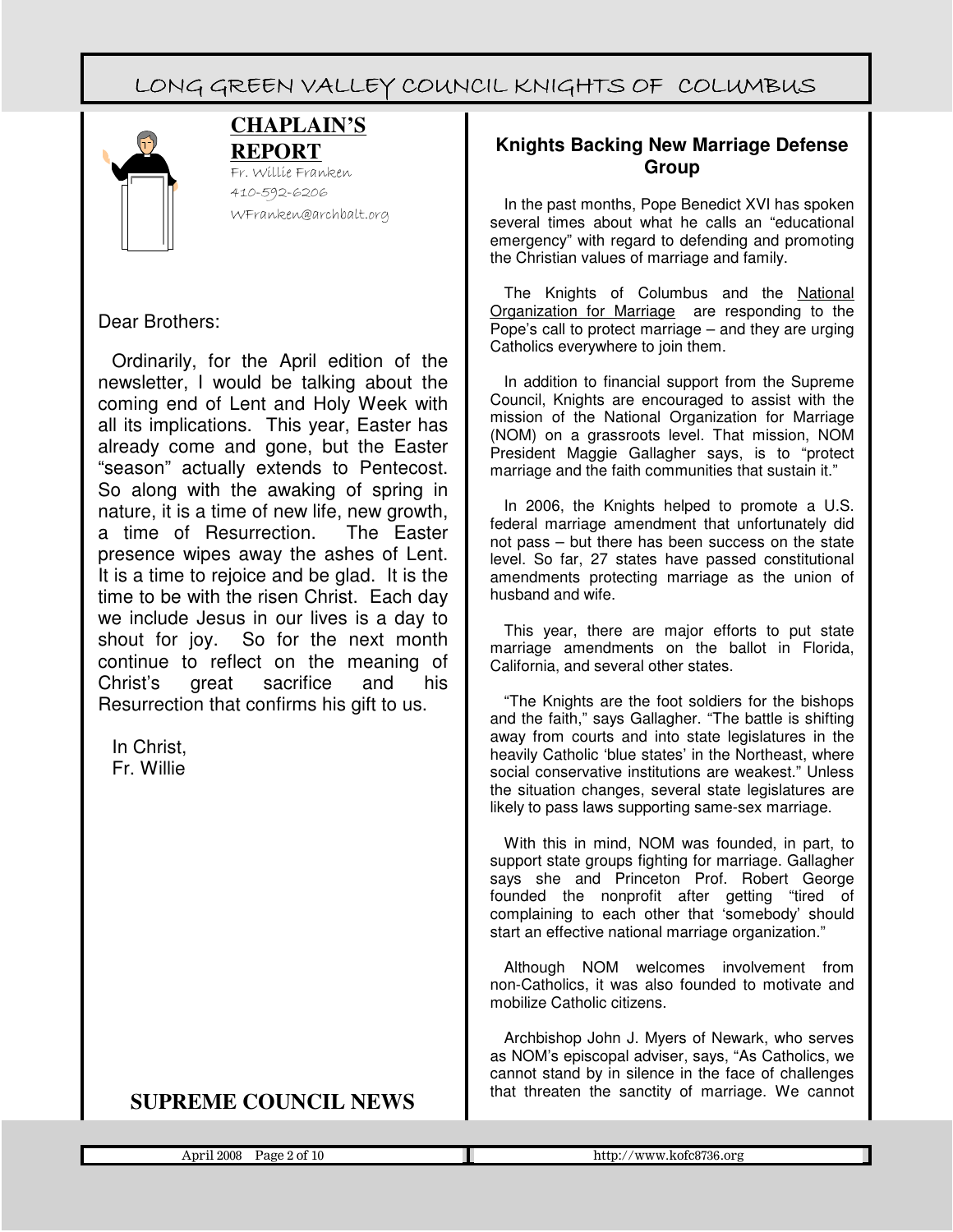shirk our responsibility." Archbishop Myers is a member of Spalding Council 427 in Peoria, Ill.

 Unless its definition is fundamentally changed, marriage is about bringing together the "two halves of humanity – men and women" as the foundation of the family and future generations, says Gallagher.

Given the terms of the debate, if Catholics lose the battle to "define" marriage, the consequences could be grave, according to Gallagher. Through government tax dollars, children would be indoctrinated with the idea that everyone who believes marriage is the union of husband and wife is a bigot. Catholic institutions would also face serious penalties in the public square, since the Catholic faith would, legally speaking, constitute bigotry.

In short, Gallagher says, the fight to legalize same-sex marriage is an issue of public, not private, concern: "It is about getting the government to use its power to endorse and enforce a powerful new idea."

As the Knights and NOM work together, Gallagher hopes "there will be many opportunities for Knights to respond to Pope Benedict's call to stand up for marriage.

STATE REPORT

#### **Want to play Golf?**

Do you play golf? Are you going to the convention this year? You can do both by playing in the Maryland State Council's annual Convention Golf Tournament being held on Thursday May 15, 2008, the day before the convention opens.

This year the venue will be the Beach Club at 9715 Deer Park Drive, Berlin, Maryland. Start time is Noon, with a shotgun start. We will play "Best Ball – Captain's Choice". Cost for the tournament is \$70.00 per person, which includes green fees, cart, hot lunch, prizes and there will be beverages on the course. Foursomes are limited. Reservations and payments must be made no later than April 25th. Send check payable to Maryland State Council Convention Fund. Mail check and list of participants to Paul Weber 2223 Larchmont Drive Fallston, MD 21047

If you have any questions call Paul Weber at 410-879-0558 or e-mail at apaulweber@msn.com.

#### **VOLUNTEERS NEEDED…DOWN THE OCEAN**

This May, at the Annual Convention in Ocean City, **our own PGK Dick Siejack, will be elected as the State Deputy of Maryland.** Traditionally, following the election on Sunday morning May 18<sup>th</sup>, there is a reception in the atrium of the Princess Royale Hotel for all conventioneers to congratulate Dick and Pat. This is quite an honor for them and also for Long Green Valley Council. Therefore, the council will be working the reception by preparing and serving the food and beverages.

Since many of you have indicated you will be attending this year's convention, I need to enlist **volunteers,** both council and family members, to work at the reception from late morning until mid-afternoon. We will also need refrigerator space for storing food that weekend.

If you would like to volunteer, please call Paul Weber at 410-879-0558. This is a great opportunity to showcase our council and make this a most memorable reception.

### DISTRICT DEPUTY REPORT

Ed Colvin, District Deputy 2

Greetings Brothers,

As we journey through this Holy Season of Lent, let us remember to pray for our brothers and sisters who are in need. While we sometimes take for granted all that we have, we tend to overlook the needs of others. This is a good time to donate to our Parishes and help fill their food pantries.

Membership continues to be at the forefront for every council. I appreciate the council's involvement in the Spring Blitz. Grand Knight's, make sure to send me your numbers as I have to make a report to the State. Even if there if the council did 0, please send that information to me.

I'd like to offer my personal congratulations to our Brother Knights who took their 1st , 2nd and 3rd Degrees in February and March. It was wonderful to see all of the district council's represented. We look forward to seeing you in Frederick for the Exemplification of the 4th Degree on April 5th.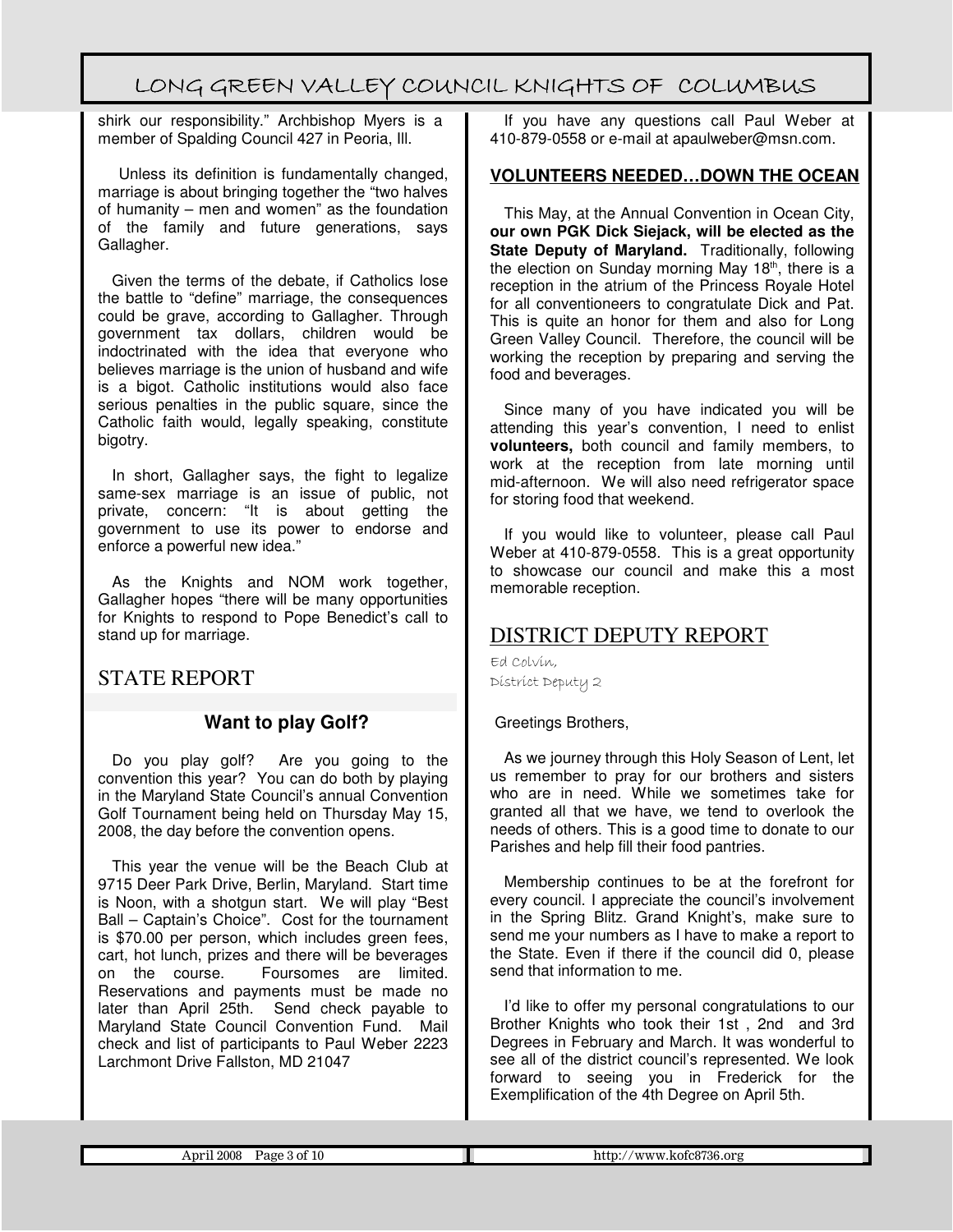The State Convention is going to be here before we know it. This year a reception will take place on Sunday in the Atrium of the Princess Royale, beginning at about 1:00 PM. The committee is asking for desserts. Cakes, brownies and cookies are requested. If your family could bring a dessert item, it will be greatly appreciated. Please contact me to let me know what you will be bringing.

"Through Our Works of Charity, We Manifest the Lord's Presence."

Vivat Jesus

Baltimore Chapter Of Grand Knights E. Jere Jere Danaher, President, President, PGN, FDD, PFN Danaher2@verizon.net 410 426 8236

Brothers, the April meeting will be held at St. Agnes Council and is the Honoree Night. Grand Knights should send your Honoree's name and title, past or present to John Price.

Many thanks to all our brothers and sisters that contributed to our Christmas drive to support our efforts at Villa Maria and the Gallagher Center. Also, we are running a lottery to support our operating budget. Please consider buying one. V. P Mike Sallese is the Chairman. May's meeting with be at McGivney council and June will be held at Long Green. Hope to see you!

#### FOURTH DEGREE NEWS

Archbishop John Carroll Assembly 2378 Faithful Navigator Pete Fritz 410-692-5949 Pfritz@myfamilygateway.com

My Brother Sir Knights:

\*\*The Fourth Degree Exemplification for this year will take place on Saturday April 5<sup>th</sup>. 2008. At the Holiday Inn and Conference Center 5400 Holiday Drive, Frederick, MD.



INSURANCE MATTERS

Tom White, FICF 410.581.1740 800.562.1882 TWKOFC@AOL.COM

#### **FRATERNAL BENEFITS**

#### "**Low Expenses Ratio Important for Mutual Funds & Life Insurance"**

You may know that a low expense ratio is important when choosing a mutual fund. An expense ratio is what a mutual fund charges a fund holder to invest in the fund. A higher expense ratio will reduce the overall return in any fund despite the rate of return. Most savvy investors will factor in the expense ratio when choosing the right fund for their investment goals.

Most people however are not aware that the expense an insurance organization incurs to obtain their business will have a large impact on the return a policyholder will receive. Expenses such as back office support, marketing, sales force and the taxes paid to the government all play a part in the eventual return a policyholder will receive. While these expenses are not exactly the same as an expense ratio in a mutual fund, they are similar.

The Knights of Columbus has one of the lowest expense ratios in the insurance industry. Because we are a non-profit mutual benefit society, we do not have the tax burden of other insurance companies. The K of C does not have the need for costly advertising and other marketing programs. And because our sales force is made up of Brother Knights, we have an extremely lost cost distribution system.

All of these elements allow the order to offer one of the highest dividend scales in the industry while simultaneously keeping low the costs of procuring and operating our insurance organization.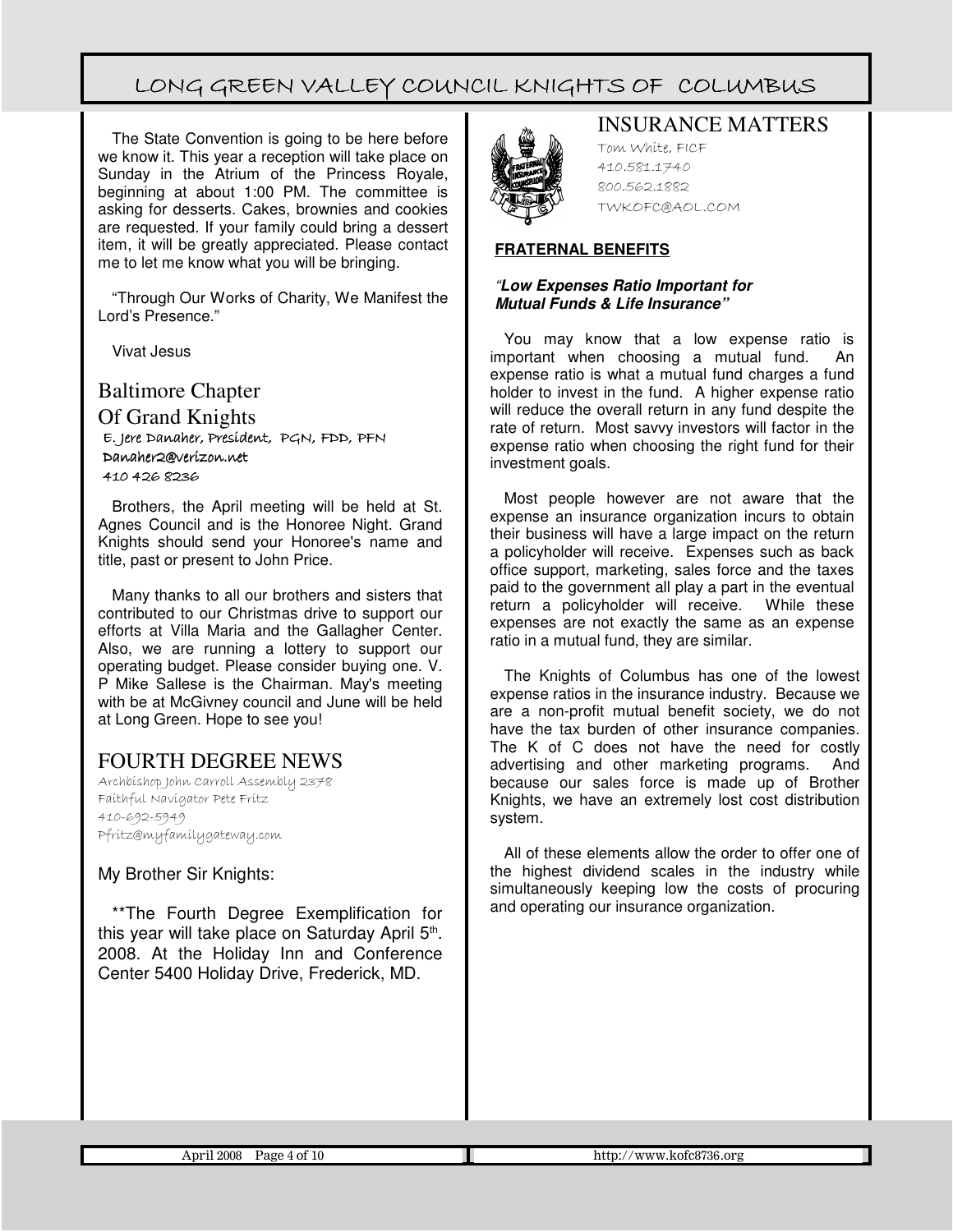Membership

Jim Schmidt, Sr, PGK 410-592-8891 snstrngjim@msn.com

I'm happy to announce the following brothers received their 3 Rd. Degree. They are: Bob Elliott, Joe Kerins, Mike Naumann and Randy Keiser. When you come to the next meeting, congratulate these brothers and make them feel at home.

### **CHURCH ACTIVITIES**

John Stansfield 410-836-0862 ressq351@verizon.net

Help is needed for the Spring Fling, May 8-10, and the Spring Cleanup. We will be distributing Marygolds at Masses on the weekend of Mother's Day, May 11. Help will be needed for that as well. Please call John Stansfield at 410-836-0862, or e-mail at ressq351@verizon.net

### **COMMUNITY ACTIVITIES**

Bob Renshaw, Director

410-592-8406

**EASTER PROJECT**: On Sunday March 2nd , Sister Manorama from the Missionaries of Charity Gift of Hope Convent called me and asked if the Knights of Columbus could help them with their Easter Food distribution to 80 needy families. Items needed were 300 lbs. of Potatoes, 200 lbs. of Yams, 150 lbs. of Onions, 3 boxes of Oranges and 3 boxes of Apples.

On Friday March  $7<sup>th</sup>$ , the food items were purchased from the Class Produce Group in Jessup, Maryland and delivered to the Gift of Hope **Convent** 

Special thanks are in order to the following: GK Jim Cross for authorizing the purchase, James Wright for ordering the produce and obtaining an excellent price from Jon Class, Carroll McComas for his time and the use of his truck and John Caine for his help with the delivery. The charitable works of these individuals helped bring hope and joy to 80 needy families during the Easter season.

The Sisters at the Gift of Hope expressed many thanks and blessings to Long Green Valley

Council #8736 for their quick response and generous gifts to the needy in Baltimore.

#### **John Mayni**

**BLOOD DRIVE:** It's not too early to be thinking about the Blood Drive on June 7. The Thanksgiving Drive went very smoothly and there was little, if any, waiting. The Red Cross stepped up and did an excellent job. The only thing missing was donors. This is a service that we provide to the community at large; therefore, mark your calendars, invite family members and neighbors, and consider deferring your own donations so that you will be eligible on June 7. As usual, **Tom Zaegel** will be asking you to make calls to schedule donors and help with the drive as much as possible.

### **COUNCIL ACTIVITIES**

Jim Schmidt Jr.

At both our April and May meetings we will be selling Long Green valley Council shirts, jackets and hats. What could be a better way to show your Council spirit at the Maryland State Convention than with your very own council shirt? Let everyone know that you are a member of Long Green Valley Council, Home Council of the next State Deputy. Another way to show you are a proud member of the Knights of Columbus is K of C license plates. Come to any meeting for an application to get the plates.

#### **BASEBALL**

During April we have only game to work. That is on Friday, April 18, a night game when the Orioles will beat the Yankees starting at 7:05 PM. This is the only game this month so if you occasionally work a game, this is the time to sign up as there will be no games until Wednesday, May 14. That game is a late afternoon game, starting at 3:30 PM. If you still work during the day, the April game would be a good game to help. Finally, in the near future, there is another game in May on Friday, May 30 at 7:05 PM. These last two games are when the Orioles will whip the Red Sox. All of these games are big attendance games so we will need lots of help. Please call Bob Dee at 410 592 5762 or sign up at the next Council meeting.

### **FAMILY ACTIVITIES**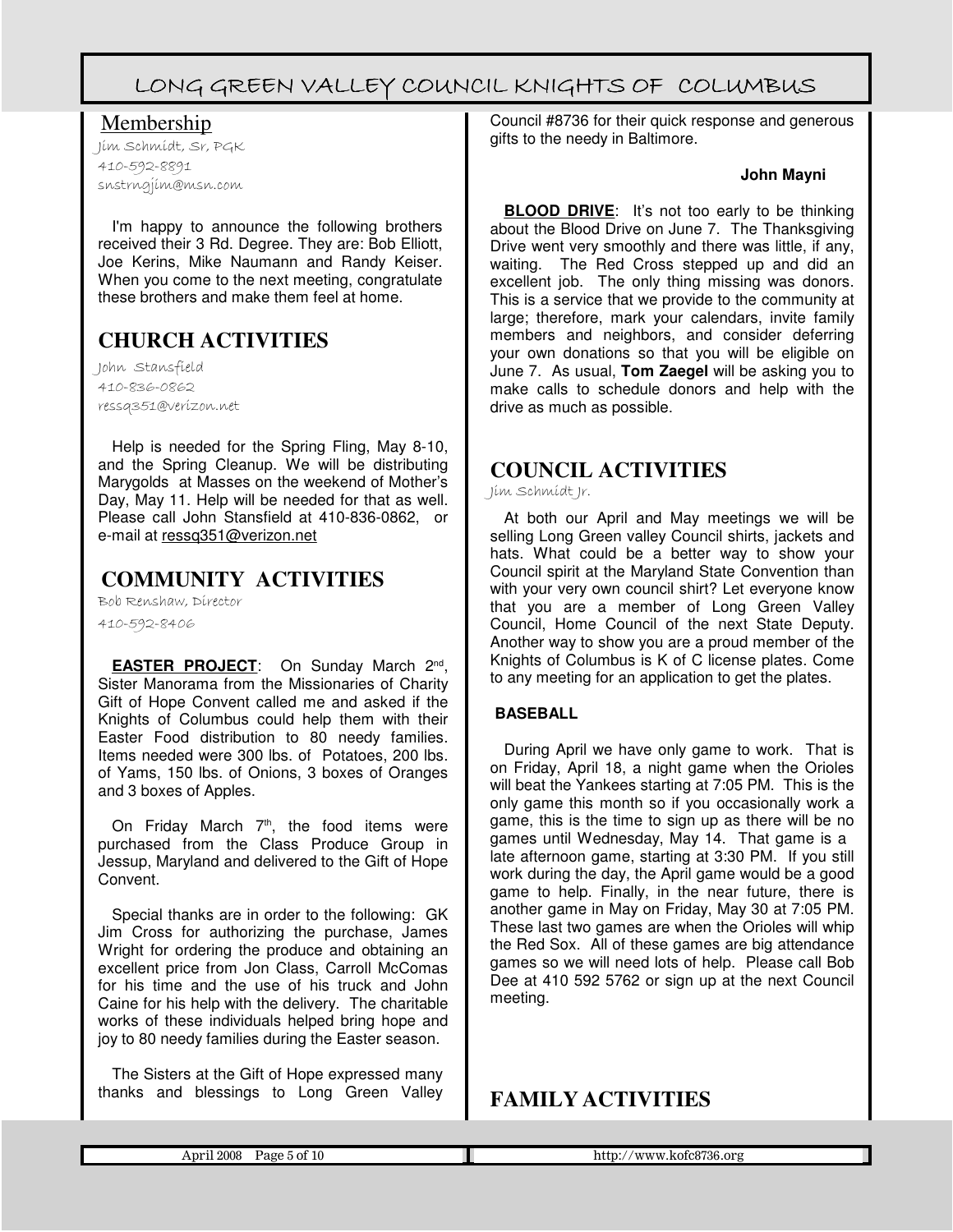Charles J. Valle 410-666-1169

#### FAMILY OF THE MONTH Bill Seibert

Bill Seibert and his wife, Frances, have been selected as the "Family of The Month" for March, 2008. They are the parents of seven, yes SEVEN children: five boys; Dennis, David, Daniel, Duane, and Darren, and two girls: Debbie and Diane. WOW**!!** 

Bill was employed as Superintendent of Maintenance for Baltimore County. He is a long time member of our Council and has been House Committee Chairman for fifteen years and has been our Inside Council Guard for approximately seven years.

Bill is a 4th Degree member and also serves as Color Guard for 4th Degree activities. He is an usher at our parish, St. John the Evangelist.

Bill's wife, Frances, is a long time member of the Knights Ladies and has worked on many projects.

Bill and his family are great examples of a great "Knights of Columbus" family. We are proud to have them as members.

### **YOUTH ACTIVITIES**

Chris Phillips, Director 410-592-5337 Chris.phillips@liebert.com

#### **Catholic Bee**

Watch for news soon as Brother Joe Owens will be reporting on the upcoming Catholic Bee! Saturday April  $12<sup>th</sup>$  at 1PM, doors open at noon. Judges are always needed, and an audience would be appreciated..

#### **Rocket Launch**

The new shipment of rockets has just arrived. Our Council will plan a Rocket Launch in the next couple of months. As we have received a small response from the school in the last few years, we will be expanding it by advertising in the parish bulletin this year. Watch your bulletins about a tentative May launch date!

We should have 60 rockets for this year's launch available. If you have a youth group that may be interested in building the rockets, please contact me at 410-592-5337.

PRO-LIFE ACTIVITIES Jim Cross 410-893-1266

Please pray for the election of federal, state and local candidates that respect life. The need is constant because there is a steady stream of legislation that must be watched carefully by those that represent us to consider its effect.

A cheery note is that Hollywood produced "Horton hears a Who" a Dr. Suess children's movie without realizing the implications of the phrase "A PERSON'S A PERSON, NO MATTER HOW SMALL". Pro-Life advocates jumped on this because of the Pro Choice claim that personhood doesn't begin until birth occurs. Now the movie calls that into question. Even children will consider that a little speck, that you can't see but know exists, should be regarded as worthy of protection.

Keep on praying. Our prayers may be answered in ways that we can't imagine.

### **APRIL BIRTHDAYS**

| <b>Carroll McComas</b> | 2  |
|------------------------|----|
| Dave Lipinski          | 8  |
| Larry Flynn            | 11 |
| Sam Gibson             | 11 |
| Frank Budzynski        | 12 |
| Craig Messenger        | 13 |
| Ted Burns              | 16 |
| Charles Croghan        | 19 |
| Tom Romanko            | 24 |
| <b>Bob Torr</b>        | 27 |
| John Schlee            | 28 |
|                        |    |

# **CHANCELLOR'S REPORT**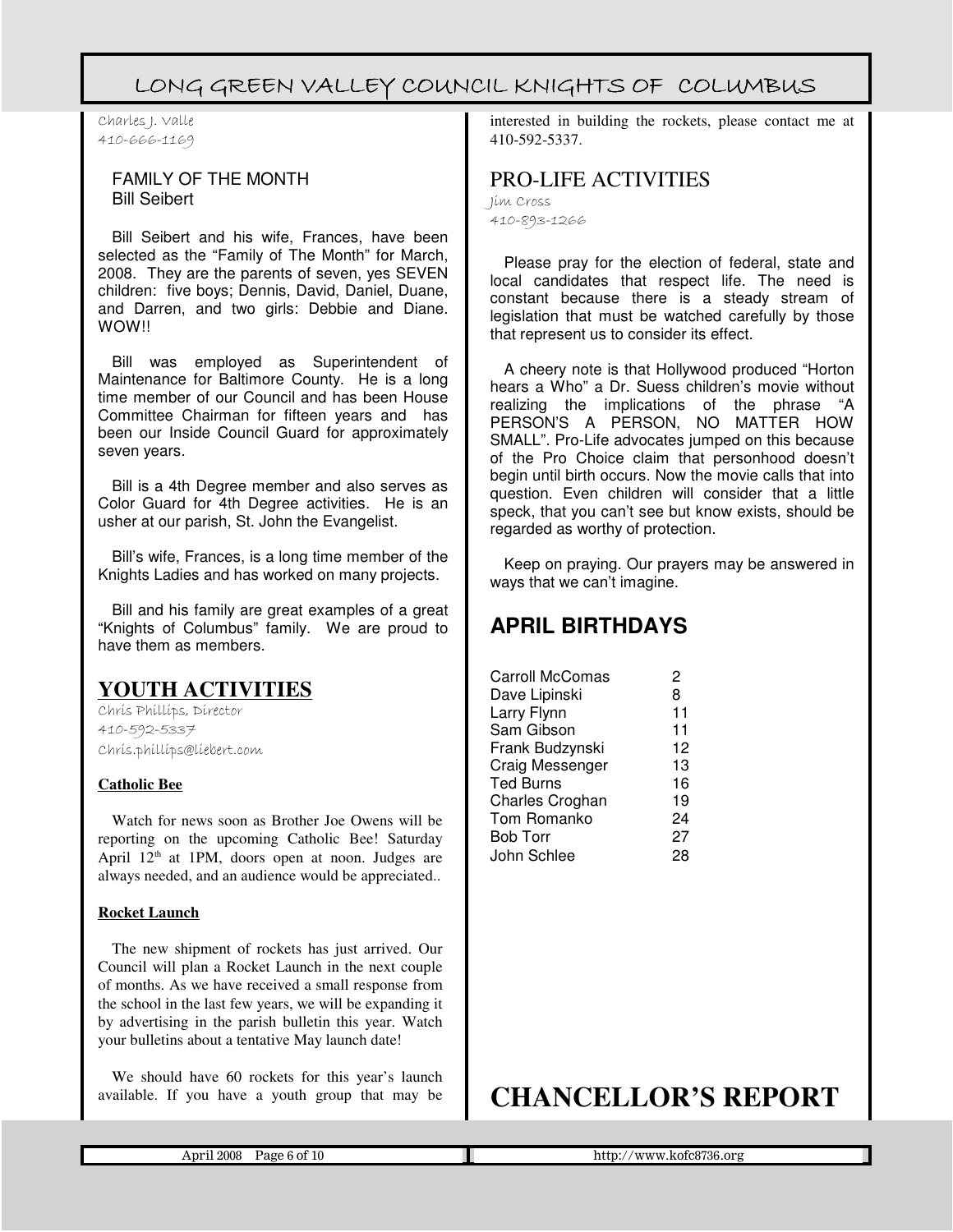Bob McGraw Home 410-692-2240 Work 410-887-1828 Cell 443-299-7732 E-mail rsmcgraw@verizon.net

**Feel free to contact me if you know of any brother or family member that is need of prayers.** 

Please continue to pray for the following:

#### **Brothers:**

Fr. Jack Collopy Alan Woodman Dick Spinner Vince Wheeler John Robinson Norm Bronzert Charles Crogan George Fitzpatrick William Seibert Matthew Maguire Francis Huebler Ross Galeano Tim Calvert Pop Stritzinger Mike Talipan

#### **Relations:**

Stan Gibson, Brother of Brother Samuel Gibson Kevin Landefeld, Son of Brother George Landefeld Kim Schlee, Daughter of Brother John Schlee Donna Schott, Niece of PGK Jim Schmidt Sr Norma Ventura, Wife of Brother John Ventura Leonard Scheno, Brother of Jim Scheno Ann Hughes, Mother-in-Law of Brother Joe Wenderoth Faith Rowland, Granddaughter of Brother Bill Loeffer Mary Renshaw, Wife of Brother Bob Renshaw Michelle Kanotz Birdsall, Daughter of Brother Bill Kanotz Marilyn Carr, Wife of Brother Ronald Carr, Sr. Vincent Crogan, Brother-in-law of Brother George Landefeld Phyllis Rowan, Mother of Brother Thomas Rowan

#### **Deceased**

Brother Jim Scheno

Mildred Amrein, Mother in law of Brother Paul Wimmer Katharine Messenger, Mother of Brother Gene Messenger and Grandmother of Brothers Craig and Scott Messenger

### **Knights of Columbus founder "venerable"**

Fr. Michael J. McGivney would be first American-born priest to be declared a saint

New Haven, CT - March 16, 2008 - Pope Benedict XVI Saturday approved a decree recognizing the heroic virtue of Father Michael J. McGivney, founder of the Knights of Columbus. The pope's declaration significantly advances the priest's process toward sainthood and gives the parish priest the distinction of "Venerable Servant of God." If canonized, Fr. McGivney would be the first American born priest to be so honored.

"All of us who are members of the Knights of Columbus are profoundly grateful for this recognition of the holiness of our founder," said Supreme Knight Carl Anderson. "The strength of the Knights of Columbus today is a testament to his timeless vision, his holiness and his ideals."

Worried about the religious faith and financial stability of immigrant families, Father McGivney founded the Knights of Columbus with the help of several men of St. Mary's Parish in New Haven in 1882 to help strengthen the faith of the men of his parish and to provide financial assistance in the event of their death to the widows and orphans they left behind. He was also known for his tireless work among his parishioners.

Born in Waterbury, Conn., Aug. 12, 1852, Michael Joseph McGivney, was the first of Patrick and Mary (Lynch) McGivney's 13 children, six of whom died in infancy or early childhood. His parents, natives of Ireland, had immigrated to the United States during the 19th century. Patrick was a molder in a Waterbury brass mill, where Michael himself worked for a brief time as a child to help support his family.

From an early age, however, he realized a calling to the Catholic priesthood. After studying in several seminaries, he was ordained in that Baltimore's historic Cathedral by Cardinal James Gibbons Dec. 22, 1877. He took up his first assignment, as curate at St. Mary's Church, New Haven, Conn., Jan. 2, 1878. Father McGivney was named pastor of St. Thomas Church in Thomaston, Conn. in 1884. He became seriously ill with pneumonia in January 1890, and died Aug. 14, 1890 at age 38.

The cause, or process, for Father McGivney's sainthood, was opened by Hartford Archbishop Daniel A. Cronin, in December 1997. The cause was presented to the Vatican in 2000, where it has been under review by the Congregation for the Causes of Saints. With the pope's recent decree, and the authentication of a miracle at Father McGivney's intercession, the priest could be beatified. A second miracle would be required for canonization.

### **LECTURER'S REPORT**

#### **Vatican declares**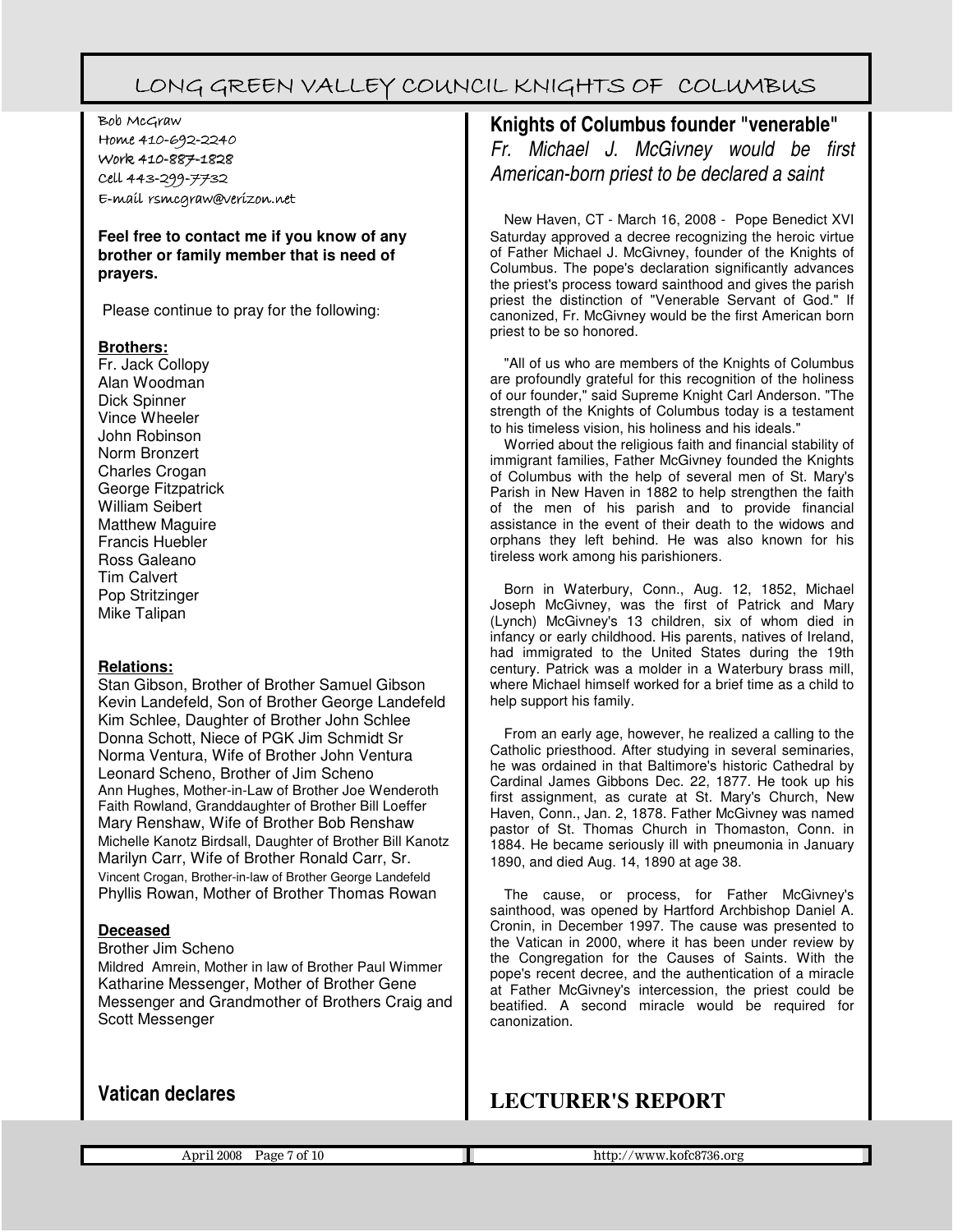Joe Wenderoth 410-592-9718 Home 410-682-1366 Work

joew03@hughes.net

At the lecturer meeting / program in March we reviewed the trip to the Baltimore Museum of Industry. The Council visit was on Sunday, March 9th, leaving after the 9:00 Mass for an 11AM tour at the museum facility on Key Highway. Pictures from the BMI follow below.

Lecturer Puzzle Contest: Submit an entry for a chance at the \$1,000



continue to be invited to compete. Best score wins. Ties resolved by random drawing. Congratulations to Dottie Vanko, winner of the March contest.



Knight's Ladies

Lecturer.

prize (if you get the lucky scratch off ticket). Try your hand at the April puzzle "College Men". You can e-mail or snail mail answers to the<br>Lecturer. The



**AprilPuzzle: College Men**

**The name of what college event contains the letter** sequence **twice?**

Good luck. Send responses by e-mail or snail mail PO Box 9779, Baldwin 21013.

Please follow the **Long Green Valley Council Web Site www.kofc8736.org** for electronic copies of the newsletters which include the much anticipated Lecturers puzzle contest. In the future you will find all the puzzles and past puzzles answers! I know you can't wait.

#### **ELECTION OF OFFICERS FOR 2008-2009**

Grand Knight, Jim Cross, has appointed Past Grand Knights Paul Weber, Mike Sallese and Jim Schmidt, Sr. as the Nominating Committee for this year's election of Officers. Brothers interested in running for any of the elected offices should contact any member of the nominating committee as soon as possible.

The elected offices are Grand Knight, Deputy Grand Knight, Chancellor, Warden, Recorder, Treasurer, Advocate, Trustee (3 years) and Guards. The Chaplain and the Lecturer are appointed by the Grand Knight. The Financial Secretary is appointed by the Supreme Knight.

Nominations will be open until the evening of the election on May 27, 2008. You must be a Third Degree member to hold any office. We are always looking for new members to step forward and assume a leadership role. New ideas and new energies are needed and welcomed. If you would like to be nominated for any of the offices, contact Paul Weber (410-879-0558, apaulweber@msn.com ), Mike Sallese (410-836-0862, msallese11@verizon.net) or Jim Schmidt, Sr. (410-592-8891, snstrngjim@msn.com.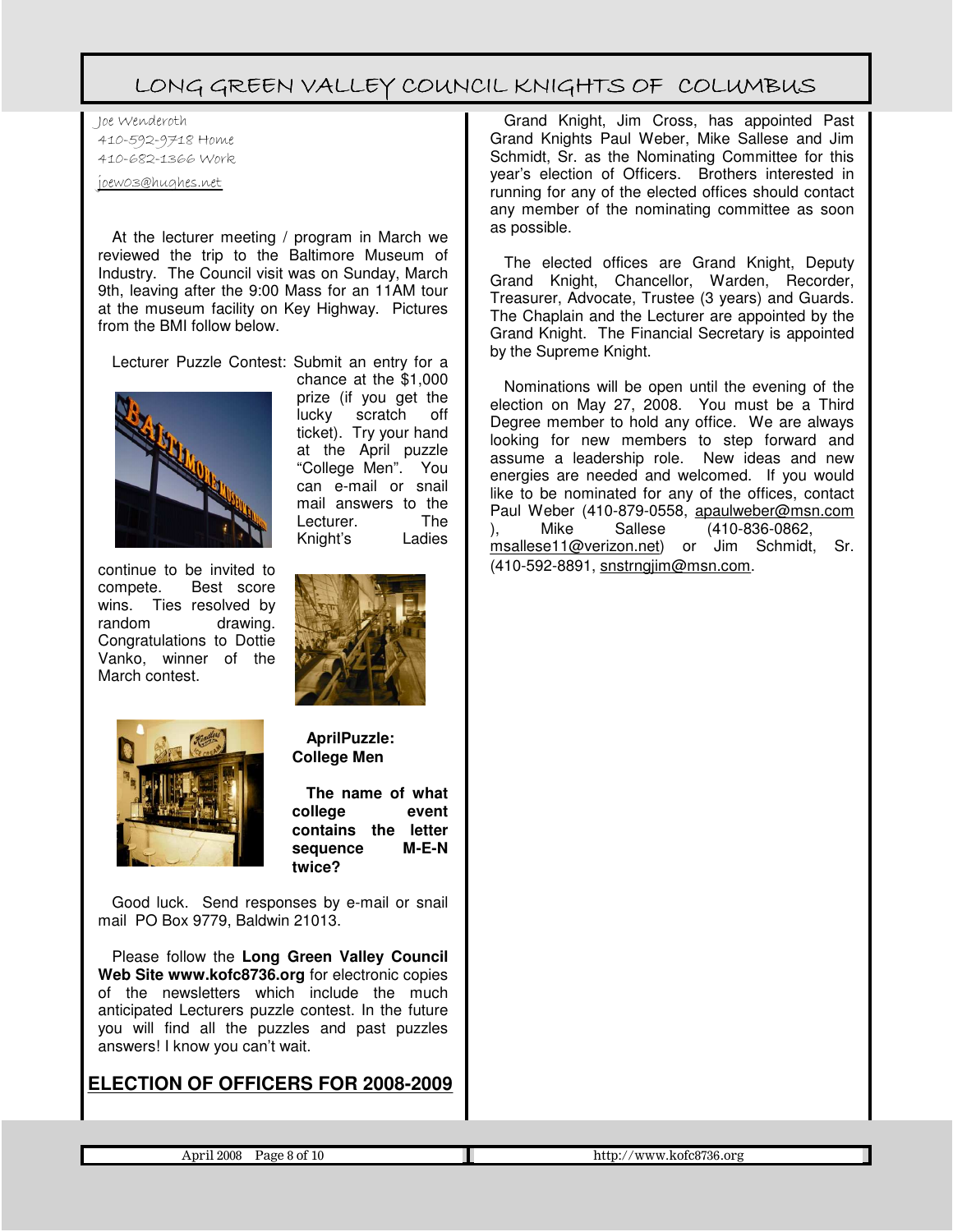### **DATES TO REMEMBER**

|                        | <b>DATE DAY</b> | <b>TIME</b> | <b>ACTIVITY</b>                  | <b>LOCATION</b>           |  |  |
|------------------------|-----------------|-------------|----------------------------------|---------------------------|--|--|
| <b>APRIL</b>           |                 |             |                                  |                           |  |  |
| 01                     | Tues.           | 7:00 PM     | Knights Ladies                   | <b>Council Home</b>       |  |  |
| 03                     | Thurs.          | 6:45 PM     | <b>Officers Meeting</b>          | <b>Council Home</b>       |  |  |
| 05                     | Sat.            |             | Fourth Degree Exemplification    | Frederick                 |  |  |
| 08                     | Tues.           | 8:00 PM     | <b>Business Meeting</b>          | <b>Council Home</b>       |  |  |
| 10                     | Thurs.          | 8:00 PM     | <b>BCGK Meeting</b>              | St. Agnes Council         |  |  |
| 12                     | Sat.            | 1:00 PM     | <b>Catholic Bee</b>              | St. Johns                 |  |  |
| 17                     | Thurs.          | 8:00 PM     | <b>ABJC Meeting</b>              | Long Green Valley Council |  |  |
| 18                     | Fri.            | 7:05 PM     | <b>Baseball Game-Yankees</b>     | <b>Camden Yards</b>       |  |  |
| 22                     | Tues.           | 8:00 PM     | Social Meeting                   | <b>Council Home</b>       |  |  |
|                        | <b>MAY</b>      |             |                                  |                           |  |  |
| 01                     | Thurs.          | 6:45 PM     | <b>Council Officers Meeting</b>  | <b>Council Home</b>       |  |  |
| 06                     | Tues.           | 7:00 PM     | Knights Ladies                   | <b>Council Home</b>       |  |  |
| 08                     | Thurs.          | 8:00 PM     | <b>BCGK</b> meeting              | Fr. McGivney Council      |  |  |
| $08-10$<br>Thurs.-Sat. |                 |             | Spring Fling                     | St. John's                |  |  |
| 13                     | Tues.           | 8:00 PM     | <b>Business Meeting</b>          | <b>Council Home</b>       |  |  |
| 14                     | Wed.            | 3:05 PM     | <b>Baseball Game-Red Sox</b>     | <b>Camden Yards</b>       |  |  |
| 15                     | Thurs.          | 8:00 PM     | <b>ABJC Meeting</b>              | Fr. Maurice Wolfe         |  |  |
| $16 - 18$              | Fri.-Sun.       |             | <b>Maryland State Convention</b> | Ocean City                |  |  |
| 27                     | Tues.           | 8:00 PM     | <b>Council Elections</b>         |                           |  |  |
| 27                     | Tues.           | 8:00 PM     | Social Meeting                   | <b>Council Home</b>       |  |  |
| 30                     | Fri.            | 7:05 PM     | <b>Baseball Game-Red sox</b>     | Camden yards              |  |  |
|                        |                 |             |                                  |                           |  |  |